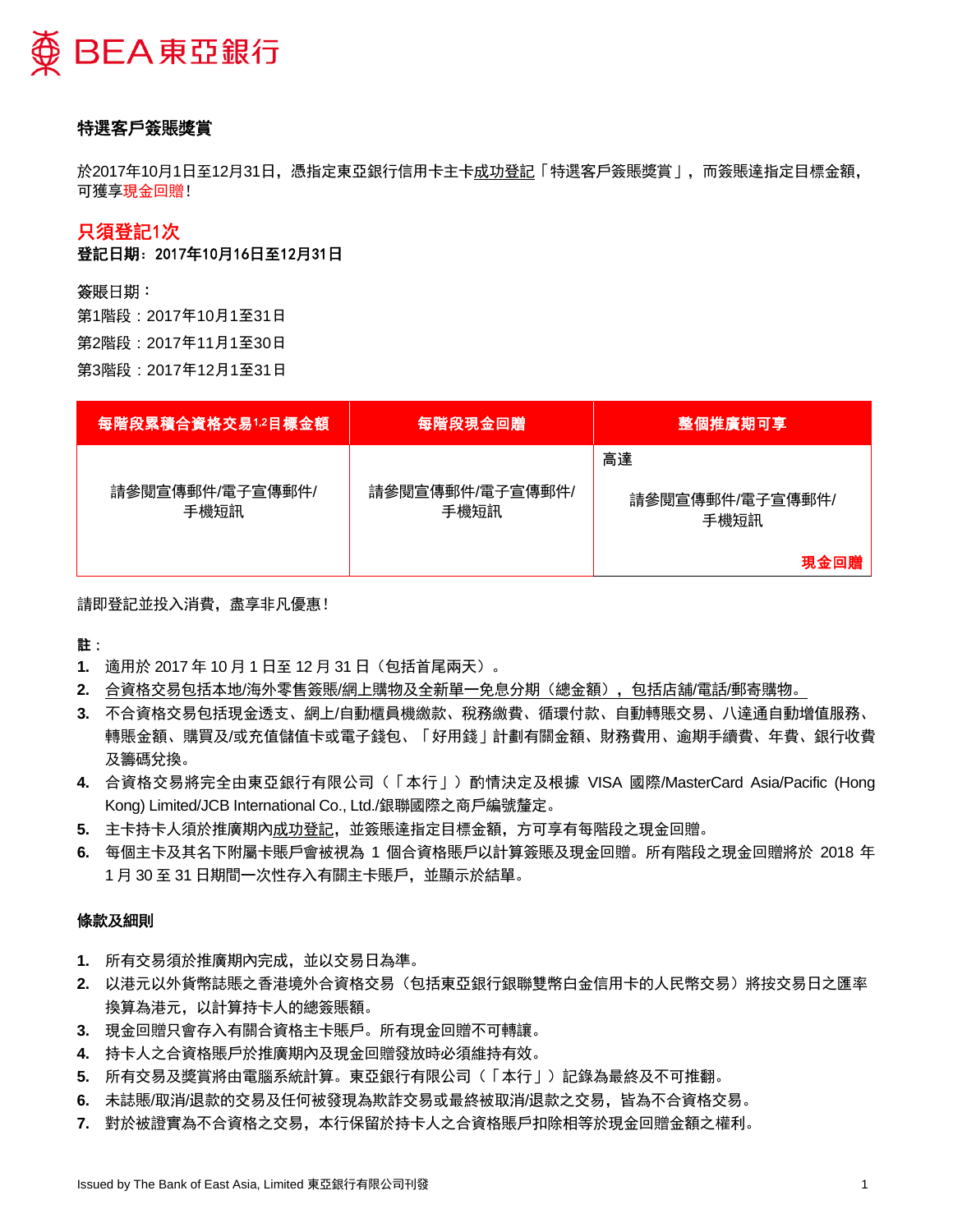

- 8. 除持卡人及本行以外,並無其他人士有權按《合約(第三者權益)條例》(香港法例第 623章)強制執行此等條款 及細則的任何條文,或享有此等條款及細則的任何條文下的利益。
- **9.** 本行及參與商戶保留隨時更改或取消此計劃及/或修改或修訂此等條款及細則之權利,並作出適當的通知。如有任何 爭議,本行所作的決定為最終及不可推翻。

借定唔借?還得到先好借!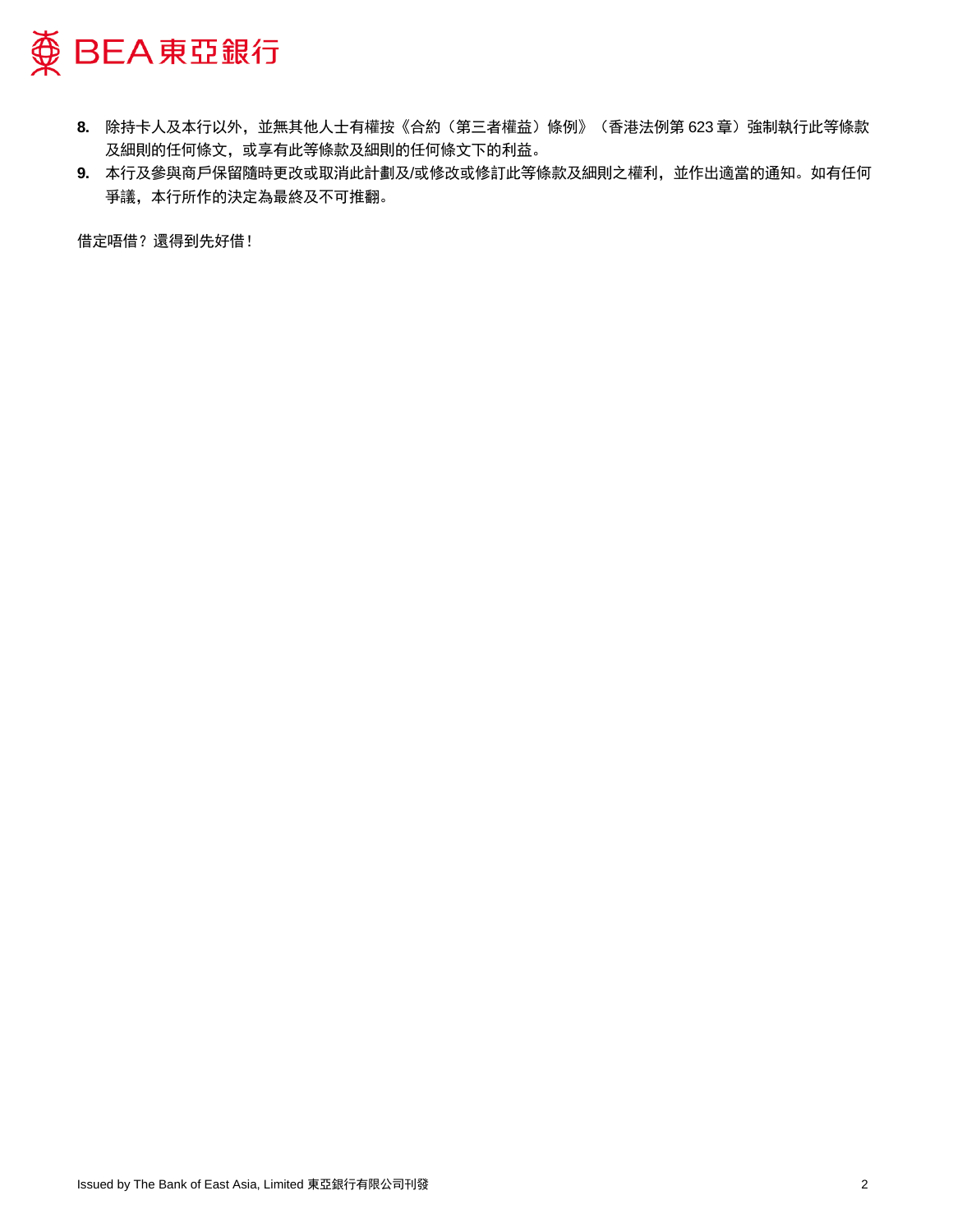

### **Spending rewards for selected cardholders**

From 1<sup>st</sup> October to 31<sup>st</sup> December, 2017, you can earn **cash rebates** by successfully registering for "Spending Rewards for Selected Cardholders" with your designated BEA Credit Card and achieving the programme's spending targets.

### **One-time Registration**

**Registration Period: 16th October – 31st December, 2017**

### **Spending Period:**

Phase 1:  $1<sup>st</sup>$  to 31<sup>st</sup> October, 2017 Phase 2:  $1^{\text{st}}$  to 30<sup>th</sup> November, 2017 Phase 3: 1<sup>st</sup> to 31<sup>st</sup> December, 2017

| <b>Targets for accumulated eligible</b>    | <b>Cash rebate</b>                         | <b>During the</b>                                                  |
|--------------------------------------------|--------------------------------------------|--------------------------------------------------------------------|
| transactions $1,2$ in each phase           | in each phase                              | entire promotional period to enjoy                                 |
| Please refer to the Direct<br>Mail/eDM/SMS | Please refer to the Direct<br>Mail/eDM/SMS | Up to<br>Please refer to the Direct<br>Mail/eDM/SMS<br>Cash Rebate |

Please register and start spending to take advantage of this amazing offer!

#### **Notes:**

- **1.** Applicable from 1<sup>st</sup> October to 31<sup>st</sup> December, 2017 (both dates inclusive).
- **2.** Eligible transactions include local/overseas retail transactions/online purchases and new single interest-free instalment plans (total amount), including shop/phone/mail orders.
- **3.** Ineligible transactions include cash advances, online/Automatic Teller Machine ("ATM") bill payments, tax payments, recurring transactions, autopay transactions, Octopus Automatic Add Value Service, fund transfer amount, purchase and/or recharge prepaid cards or Digital Wallet, "Cash in Hand" programme-related amounts, finance charges, late charges, annual fees, bank charges, and casino chip purchases.
- **4.** Transaction eligibility shall be determined at the sole and absolute discretion of The Bank of East Asia, Limited ("BEA") according to the merchant codes issued by VISA International/MasterCard Asia/Pacific (Hong Kong) Limited/JCB International Co., Ltd./ UnionPay International.
- **5.** To be eligible for cash rebates in each phase, the principal cardholder is required to successfully register during the promotional period and achieve the specified spending targets.
- **6.** Each principal card account and its supplementary card accounts will be treated as one eligible account when calculating spending, cash rebates, and extra rewards. The cash rebates for all phases will be credited to the relevant principal card account between 30<sup>th</sup> and 31<sup>st</sup> January, 2018 at one time, and will appear on the relevant statement.